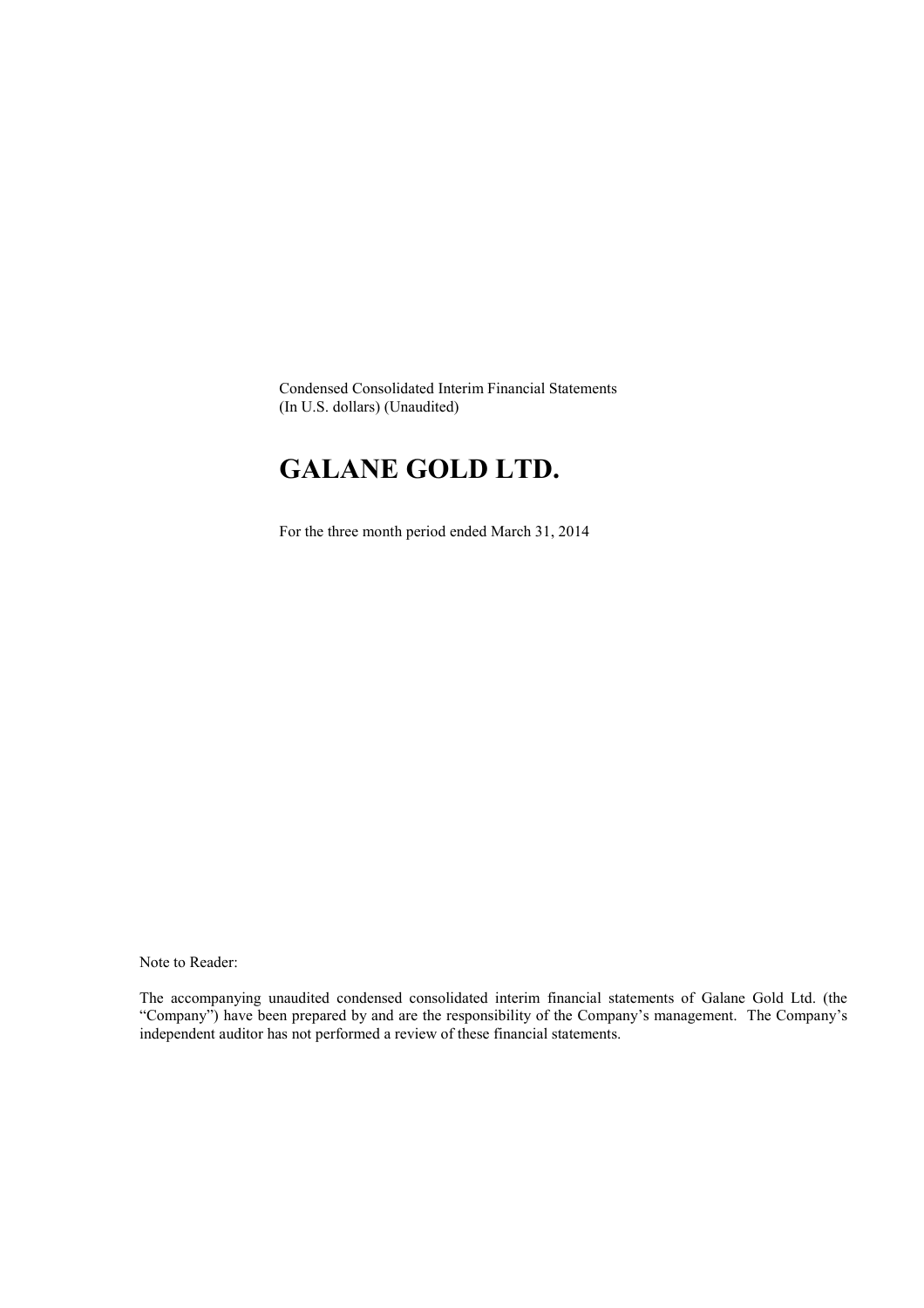Condensed Consolidated Interim Statement of Financial Position (In U.S. dollars) (Unaudited)

As at March 31, 2014 and December 31, 2013

|                                   |                |    | March 31,  | December 31, |            |  |
|-----------------------------------|----------------|----|------------|--------------|------------|--|
|                                   | <b>Notes</b>   |    | 2014       |              | 2013       |  |
| Assets                            |                |    |            |              |            |  |
| Current assets:                   |                |    |            |              |            |  |
| Cash                              |                | \$ | 11,641,120 | \$           | 11,239,537 |  |
| Trade and other receivables       | 6              |    | 1,536,845  |              | 936,392    |  |
| Inventories                       | $\overline{7}$ |    | 4,033,511  |              | 5,238,609  |  |
|                                   |                |    | 17,211,476 |              | 17,414,538 |  |
| Non-current assets:               |                |    |            |              |            |  |
| Mining and exploration properties | 8              |    | 16,347,889 |              | 14,794,993 |  |
| Plant and equipment               | 8              |    | 2,272,745  |              | 2,129,666  |  |
| Ore stockpiles                    | 7              |    | 6,494,534  |              | 6,890,871  |  |
|                                   |                |    | 25,115,168 |              | 23,815,440 |  |
|                                   |                | \$ | 42,326,644 | \$           | 41,229,978 |  |

| Current liabilities:                      |    |     |             |               |             |
|-------------------------------------------|----|-----|-------------|---------------|-------------|
| Accounts payable and accrued liabilities  | 10 | \$  | 5,138,601   |               | 8,726,178   |
| Current portion of interest bearing loans | 11 |     | 2,629,941   |               | 1,363,686   |
|                                           |    |     | 7,768,542   |               | 10,089,864  |
| Non-current liabilities:                  |    |     |             |               |             |
| Interest-bearing loans and borrowings     | 11 |     | 2,623,064   |               | 1,432,061   |
| Restoration and rehabilitation provision  | 9  |     | 3,196,279   |               | 3,117,685   |
|                                           |    |     | 5,819,343   |               | 4,549,746   |
| Shareholders' equity:                     |    |     |             |               |             |
| Share capital                             | 13 | \$. | 35,189,146  | <sup>\$</sup> | 35,189,146  |
| Reserves                                  | 13 |     | 1,372,490   |               | 1,345,154   |
| Retained earnings                         |    |     | (7,822,877) |               | (9,943,932) |
|                                           |    |     | 28,738,759  |               | 26,590,368  |
|                                           |    |     | 42,326,644  | \$            | 41,229,978  |

Commitments and contingencies (note 15)

Approved and authorized by the Board on May 14, 2014:

*"Ravi Sood "* Director *"Ian Egan "* Director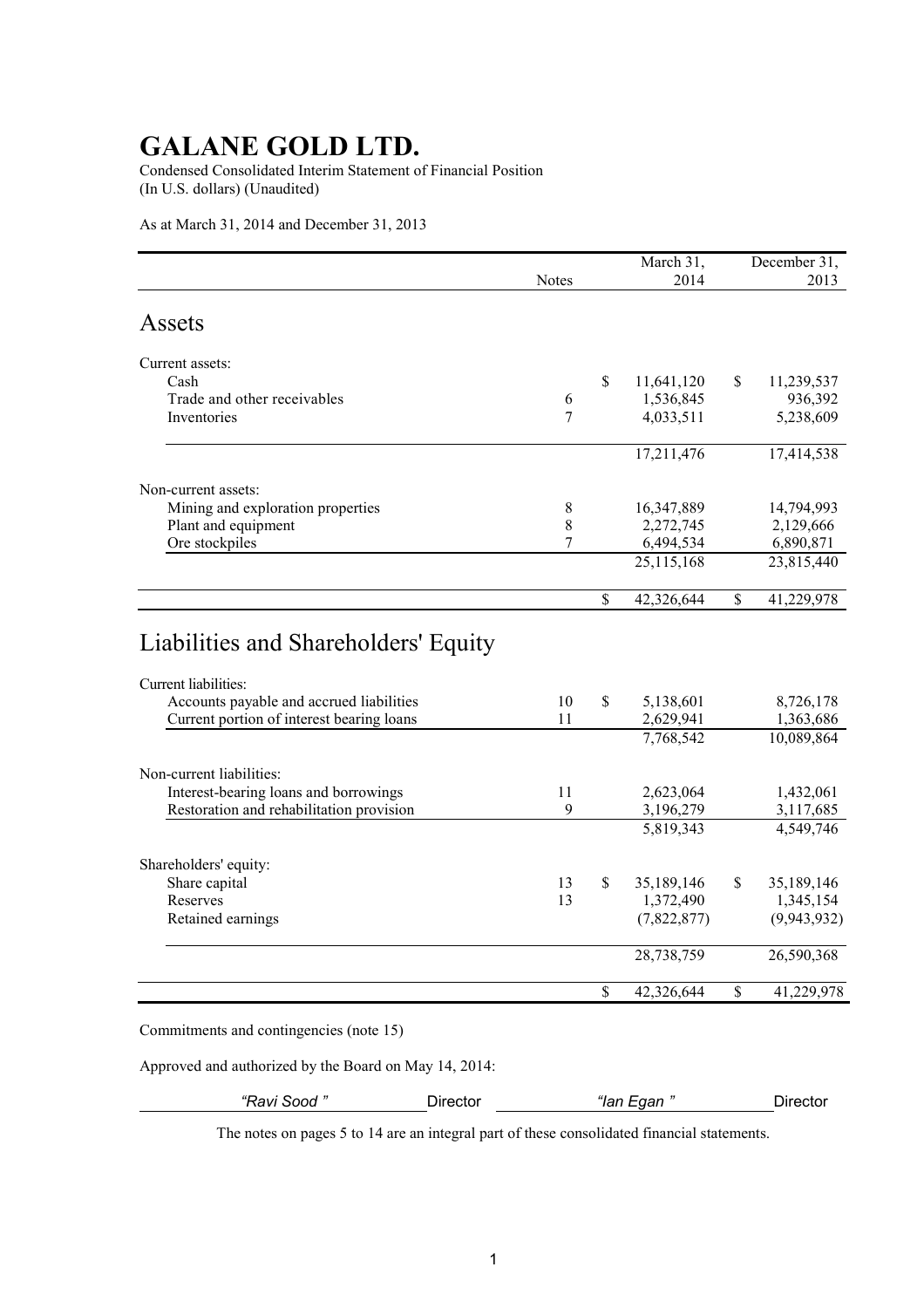Condensed Consolidated Interim Statement of Earnings and Comprehensive Earnings (In U.S. dollars) (Unaudited)

Three month period ended March 31,

|                                                               | Note | 2014                          |               | 2013                     |
|---------------------------------------------------------------|------|-------------------------------|---------------|--------------------------|
| Mining Revenue<br>Mining Costs:                               | 14   | \$<br>12,437,196<br>9,859,696 | <sup>\$</sup> | 12,166,886<br>16,279,422 |
| Earnings (Loss) from mining operations                        |      | 2,577,500                     |               | (4,112,536)              |
| Expenses:                                                     |      |                               |               |                          |
| <b>Exploration costs</b>                                      |      | 33,013                        |               | 39,839                   |
| Foreign exchange gain                                         |      | (163, 795)                    |               | (281, 948)               |
| Corporate general and administration                          | 14   | 468,427                       |               | 599,872                  |
| Financing income                                              | 14   | 114,853                       |               | (793, 519)               |
| Other expenses                                                | 14   | 3,947                         |               | 509,324                  |
|                                                               |      | 456,445                       |               | 73,568                   |
| Earnings (Loss) for the period before taxation                |      | \$<br>2,121,055               | \$            | (4,186,104)              |
| Taxation                                                      | 12   | \$                            | \$            |                          |
| Net earnings (loss) and comprehensive earnings for the period |      | \$<br>2,121,055               | \$            | (4,186,104)              |
|                                                               |      |                               |               |                          |
| Basic earnings (loss) per common share                        | 13   | \$<br>0.041                   | \$            | (0.082)                  |
| Fully diluted earnings (loss) per common share                | 13   | \$<br>0.041                   | \$            | (0.082)                  |
| Weighted average number of common shares – basic              | 13   | 51,285,622                    |               | 50,881,745               |
| Weighted average number of common shares - fully diluted      | 13   | 51,528,906                    |               | 50,881,745               |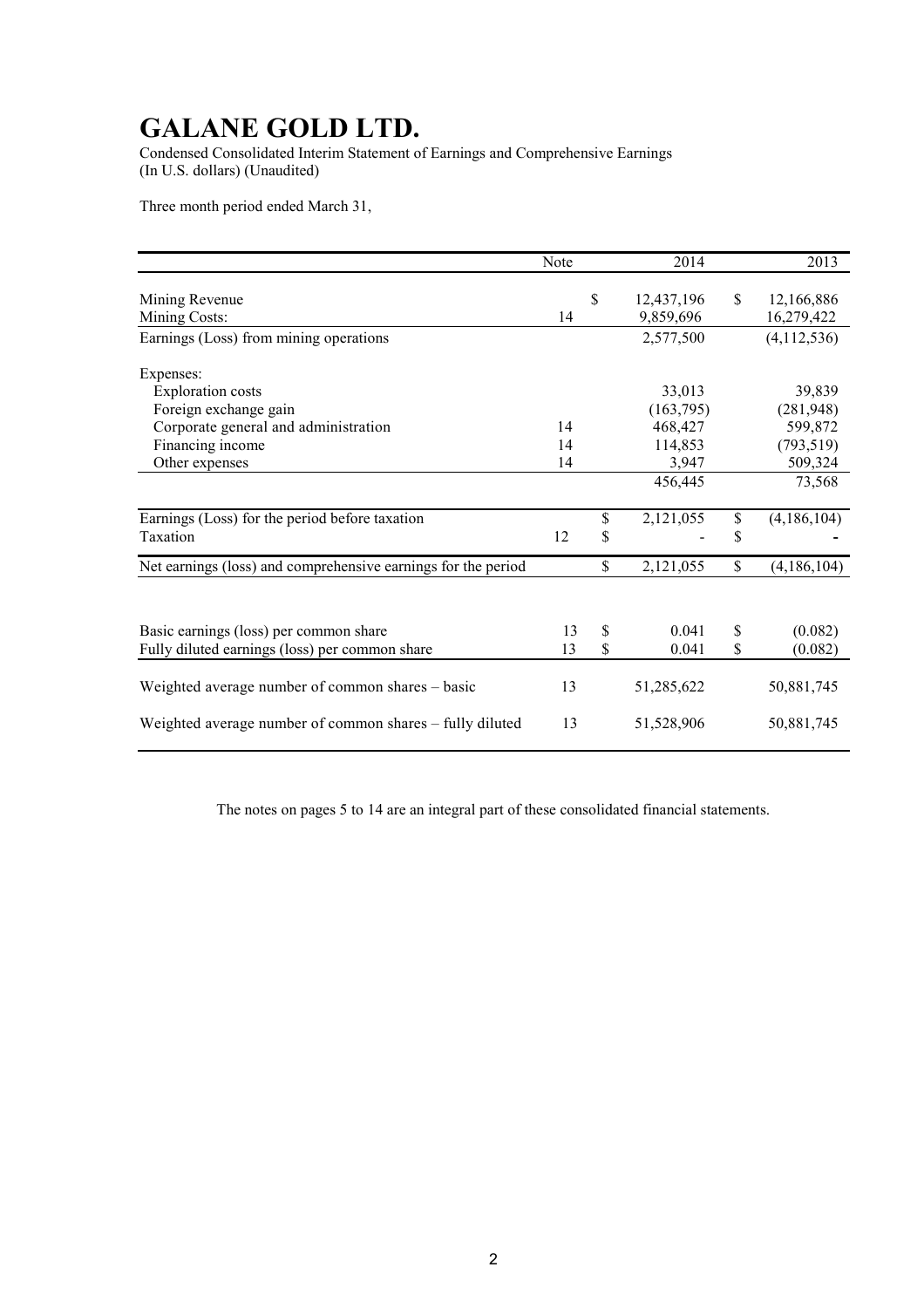Condensed Consolidated Interim Statement of Changes in Equity (In U.S. Dollars) (Unaudited)

Three month periods ended March 31, 2014 and 2013

|                                                        |              | <b>Capital Stock</b> |    | <b>Reserves</b> |                                |   |                             |    |             |
|--------------------------------------------------------|--------------|----------------------|----|-----------------|--------------------------------|---|-----------------------------|----|-------------|
|                                                        | <b>Notes</b> | <b>Number</b>        |    | Amount          | <b>Stock based</b><br>payments |   | <b>Retained</b><br>Earnings |    | Total       |
| Balance as at December 31, 2012                        |              | 48,381,745           |    | 33,087,705      | 3,150,905                      |   | 18,835,618                  |    | 55,074,228  |
| Performance Shares                                     |              | 2,500,000            |    | 2,045,000       | (2,045,000)                    |   |                             |    |             |
| Stock-based compensation for the period                |              |                      |    |                 | 39,959                         |   |                             |    | 39.959      |
| Net loss for the three months ended March 31, 2013     |              |                      |    |                 |                                |   | (4,186,104)                 |    | (4,186,104) |
| Balance as at March 31, 2013                           |              | 50,881,745           | -8 | 35, 132, 705    | 1,145,864                      | S | 14,649,514                  | -S | 50,928,083  |
| Balance as at December 31, 2013                        |              | 51,285,622           |    | 35,189,146      | 1,345,154                      |   | (9,943,932)                 |    | 26,590,368  |
| Stock-based compensation for the period                | 13           |                      |    |                 | 27,336                         |   |                             |    | 27,336      |
| NLE acquisition exploration shares                     | 13           |                      |    |                 |                                |   |                             |    |             |
| Net earnings for the three months ended March 31, 2014 |              |                      |    |                 |                                |   | 2,121,055                   |    | 2,121,055   |
| Balance as at March 31, 2014                           |              | 51,285,622           |    | 35,189,146      | 1,372,490                      |   | (7,822,877)                 |    | 28,738,759  |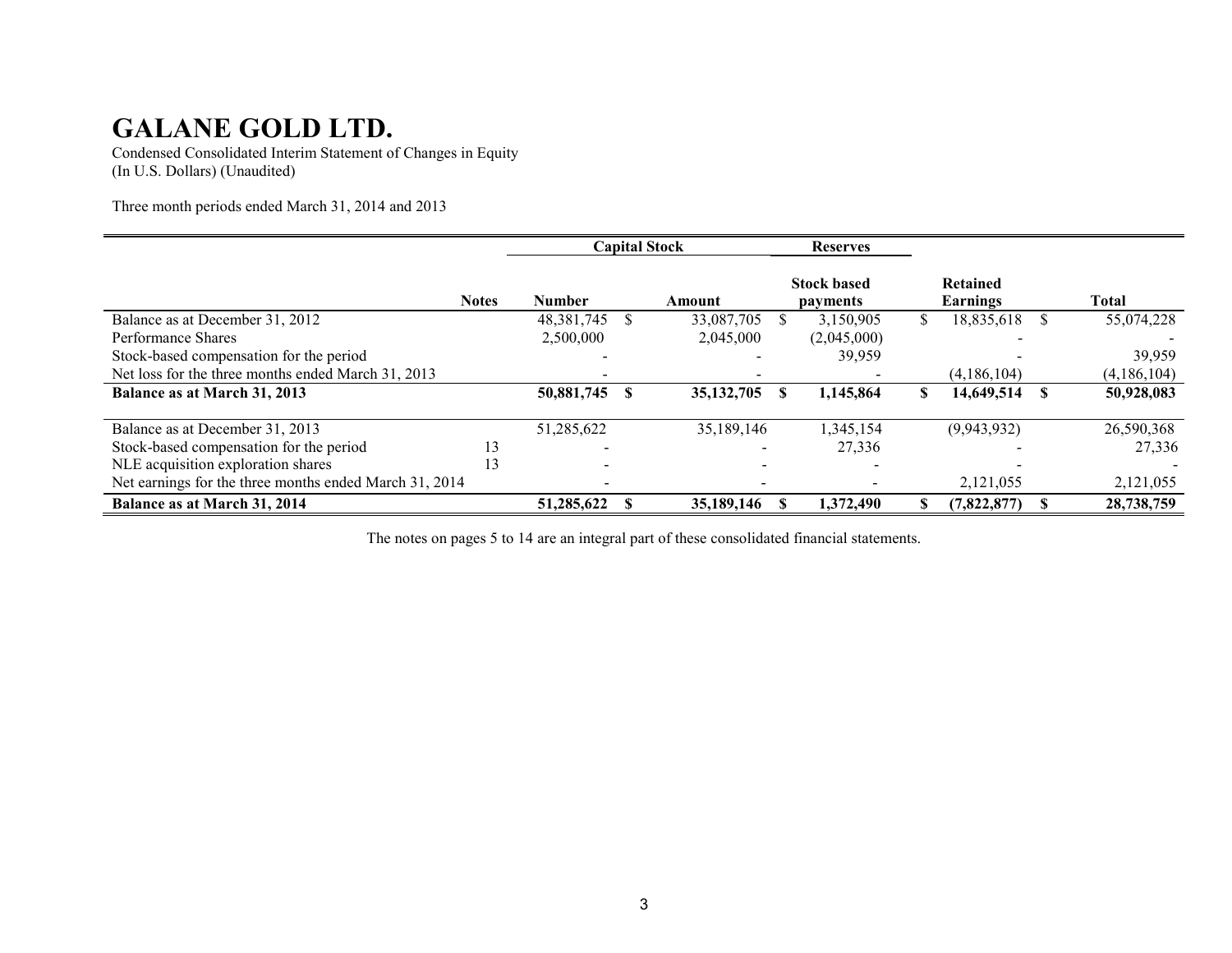Condensed Consolidated Interim Statement of Cash Flows (In U.S. Dollars) (Unaudited)

Three month period ended March 31,

|                                                    | <b>Notes</b> |              | 2014        | 2013                     |
|----------------------------------------------------|--------------|--------------|-------------|--------------------------|
| Cash flows from operating activities:              |              |              |             |                          |
| Net earnings (loss) for the period                 |              | $\mathbb S$  | 2,121,055   | \$<br>(4,186,104)        |
| Items not involving cash:                          |              |              |             |                          |
| Loss on disposal of equipment                      |              |              |             | 257,977                  |
| Depreciation and amortization                      | 8            |              | 1,154,791   | 3,273,241                |
| Share based compensation                           |              |              | 27,336      | 39,959                   |
| Accretion                                          | 9            |              | 78,594      | 140,693                  |
| Restoration and rehabilitation expenditures        | 9            |              |             | (33,872)                 |
| Interest expense                                   |              |              | 36,259      | 50,190                   |
| Financing income                                   | 13           |              |             | (999, 126)               |
| Foreign exchange gain                              |              |              | 17,277      | 289,442                  |
| Working capital adjustments:                       |              |              |             |                          |
| Change in trade and other receivables              |              |              | (596, 337)  | (4, 141, 476)            |
| Change in inventories                              |              |              | 1,601,346   | 832,833                  |
| Change in trade and other payables relating to     |              |              |             |                          |
| operating activities                               |              |              | (1,221,782) | (1,888,732)              |
| Cash flows from operating activities               |              |              | 3,218,539   | (6,364,975)              |
| Cash flows from investing activities:              |              |              |             |                          |
| Proceeds from sale of equipment                    |              |              |             | 47,051                   |
| Mining assets acquired                             | 8            |              | (2,850,766) | (3,573,979)              |
| Cash flows used in investing activities            |              |              | (2,850,766) | $\overline{(3,526,928)}$ |
| Cash flow from financing activities:               |              |              |             |                          |
| Interest paid                                      |              |              |             | (50, 190)                |
| Repayment of interest bearing loans                |              |              |             | (1,266,667)              |
| Capital lease obligations                          |              |              | 31,985      | (31, 349)                |
| Cash flows from financing activities               |              |              | 31,985      | (1,348,206)              |
| Increase (Decrease) in cash                        |              |              | 399,758     | (11,240,109)             |
| Effect of unrealized foreign exchange gain on cash |              |              | 1,825       | (59, 829)                |
| Cash, at January 1                                 |              |              | 11,239,537  | 15,269,405               |
| Cash, at March 31                                  |              | $\mathbb{S}$ | 11,641,120  | \$<br>3,969,467          |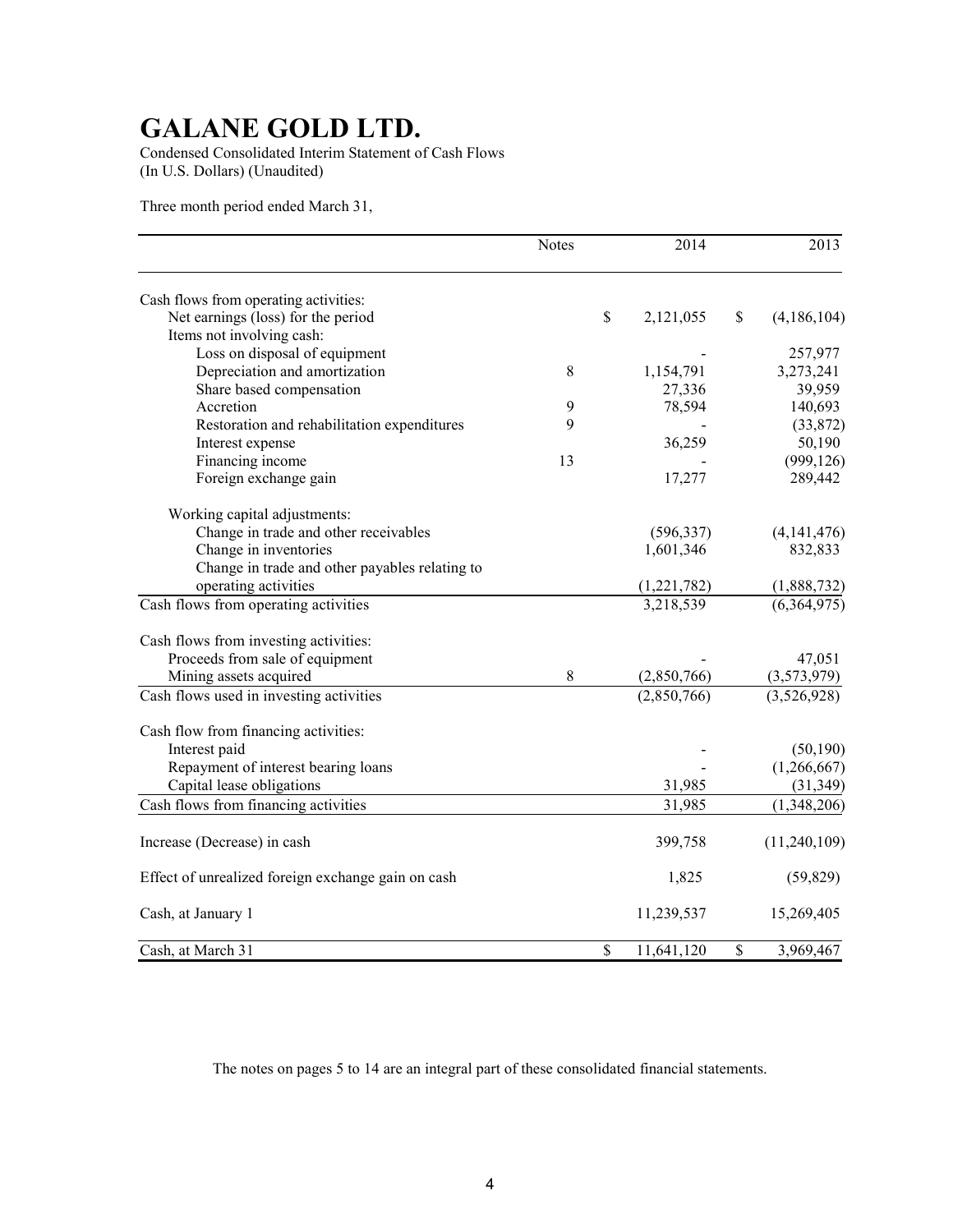Notes to the Unaudited Condensed Consolidated Interim Financial Statements

For the three months ended March, 2014 and 2013

### **1. Corporate Information**

Galane Gold Ltd., (the "Company"), operates through its wholly owned subsidiary, Galane Gold Mines Ltd. which was incorporated under the *Business Corporations Act* (Ontario) on November 15, 2010 and whose principal business activities are the exploration for, development of, and operation of gold mining properties. The Company's registered and head office is located at Suite 1800, 181 Bay St., Toronto, Ontario, Canada.

## **2. Basis of preparation:**

### **(a) Statement of compliance**

The unaudited condensed consolidated interim financial statements (the "Financial Statements") of the Company and all of its subsidiaries as at and for the three months ended March 31, 2014 have been prepared in accordance with IAS 34, Interim Financial Reporting, and do not include all of the information required for full annual consolidated financial statements. Accordingly certain information and disclosures normally included in annual financial statements prepared in accordance with International Financial Reporting Standards ("IFRS") have been omitted or condensed.

### **(b) Significant accounting judgments, estimates and assumptions**

The preparation of the Financial Statements in conformity with IFRS requires management to make judgments, estimates and assumptions that affect the reported amounts of assets, liabilities and contingent liabilities at the date of the Financial Statements and reported amounts of revenues and expenses during the reporting period. Estimates and assumptions are continuously evaluated and are based on management's experience and other factors, including expectations of future events that are believed to be reasonable under the circumstances. Actual results may differ from these estimates. The particular areas of estimation uncertainty and critical judgments are outlined in detail in the annual audited consolidated financial statements for the year ended December 31, 2013 (the "Annual Financial Statements").

## **(c) Basis of consolidation**

The significant subsidiaries of the Company are accounted for as follows:

|                                                                                        | Country of<br>incorporation      | % equity interest             | Accounting<br>Method                            |
|----------------------------------------------------------------------------------------|----------------------------------|-------------------------------|-------------------------------------------------|
| Galane Gold Mines Ltd.<br>Mupane Gold Mines Limited<br>Gallery Gold Pty Ltd.           | Canada<br>Mauritius<br>Australia | $100\%$<br>$100\%$<br>$100\%$ | Consolidation<br>Consolidation<br>Consolidation |
| Mupane Gold Mining (Pty) Ltd.<br>The Northern Lights Exploration<br>Company (Pty) Ltd. | <b>Botswana</b><br>Botswana      | $100\%$<br>$100\%$            | Consolidation<br>Consolidation                  |
|                                                                                        |                                  |                               |                                                 |

The Company's other subsidiaries are Galane Gold Botswana (Pty) Ltd. (Botswana) (100% owned) and Shashe Mines (Pty) Ltd. (Botswana) (85% owned).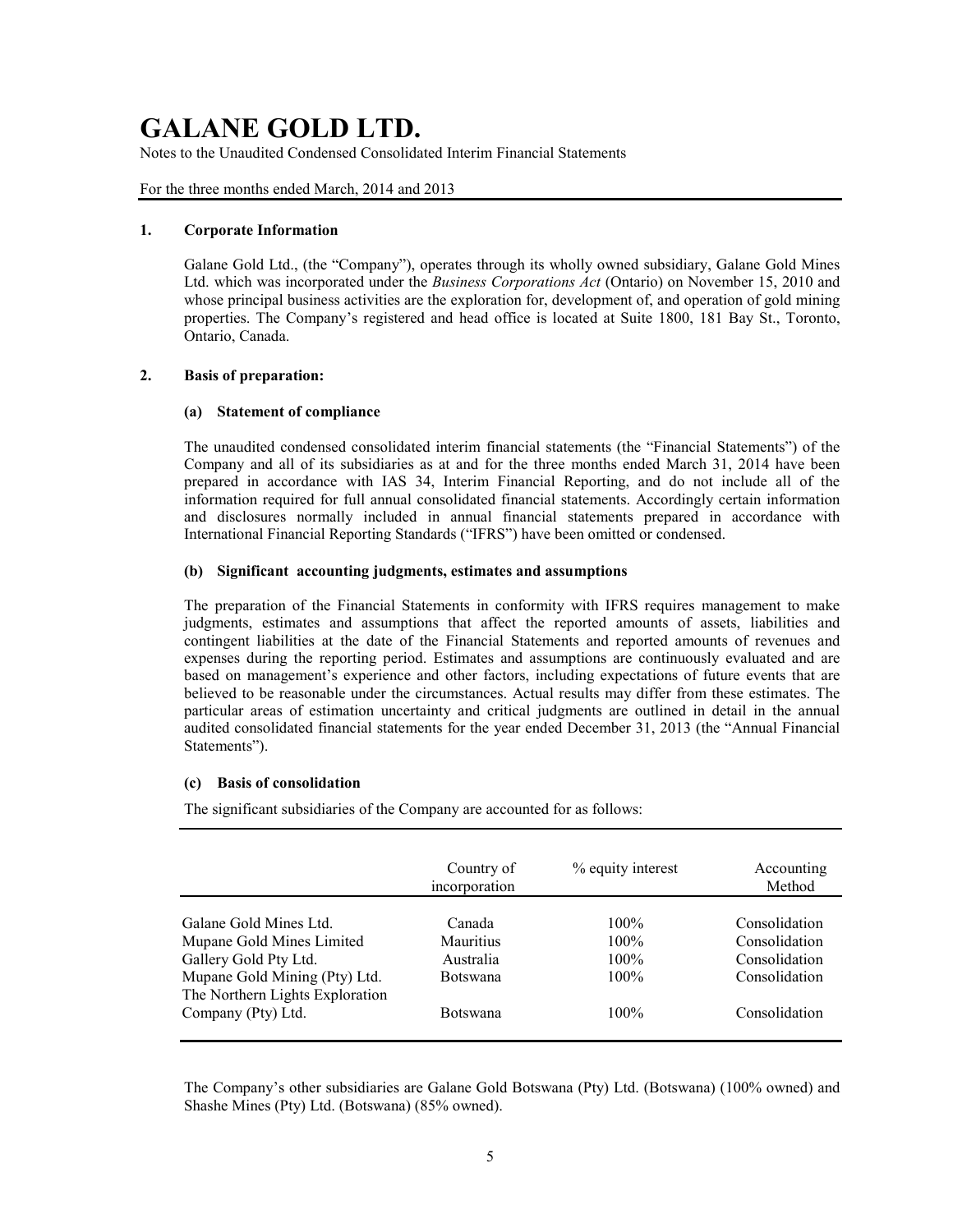Notes to the Unaudited Condensed Consolidated Interim Financial Statements

### For the three months ended March 31, 2014 and 2013

### **2. Basis of preparation (continued):**

### **(d) Functional and presentation currency**

The consolidated financial statements are presented in U.S. dollars, which is the functional currency of the Company and each of its subsidiaries. All amounts are in U.S. dollars, except where otherwise indicated.

## **3. Significant Accounting Policies:**

These Financial Statements have been prepared following the same accounting policies and methods of computation as the Annual Financial Statements other than as described below due to the adoption of the following accounting standards effective January 1, 2014.

### **IFRIC 21 – Levies**

IFRIC 21 provides guidance on the accounting for levies in accordance with the requirements of IAS 37 – Provisions, Contingent Liabilities and Contingent Assets. The Company adopted IFRIC 21 in its financial statements for the period beginning January 1, 2014 and it did not have a material impact on the financial statements.

#### **4. Future Accounting Policies:**

The following new standards and amendments to standards and interpretations which were issued but not yet effective for the quarter ended March 31, 2014, have not been applied in preparing these Financial Statements. They are summarized as follows:

#### **IFRS 9- Financial Instruments**

The IASB has issued IFRS 9, Financial Instruments, which is a four-part project proposing to replace IAS 39, Financial Instruments: Recognition and Measurement. The IASB agreed that the mandatory effective date should no longer be annual periods beginning on or after January 1, 2015, but rather be left open pending the finalization of the impairment and classification and measurement requirements. The Company will evaluate the impact of the change to its financial statements based on the characteristics on its financial instruments at the time of adoption.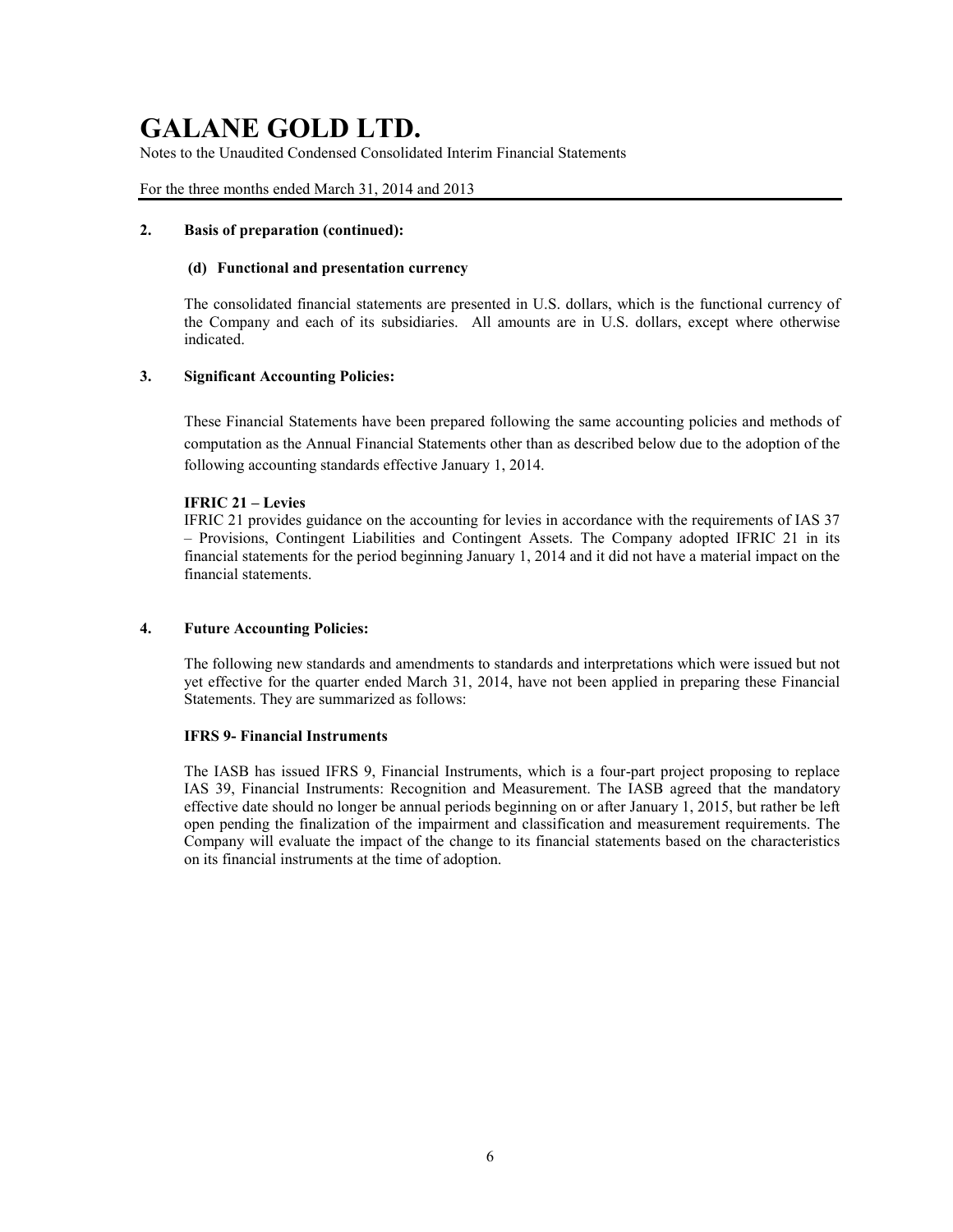Notes to the Unaudited Condensed Consolidated Interim Financial Statements

For the three months ended March 31, 2014 and 2013

## **5. Financial instruments:**

The following table presents the carrying and estimated fair values of the Company's financial instruments.

|                                                         | Carrying and Fair value |                   |  |  |  |  |
|---------------------------------------------------------|-------------------------|-------------------|--|--|--|--|
| <b>Financial Assets</b>                                 | March $31$ ,            | December 31,      |  |  |  |  |
|                                                         | 2014                    | 2013              |  |  |  |  |
| Cash (level 1 of fair value hierarchy $(4)$ )           | \$<br>11,641,120<br>- S | 11,239,537        |  |  |  |  |
| Trade and other receivables <sup>(1)</sup>              | 1,536,846               | 936,392           |  |  |  |  |
|                                                         | \$<br>13,177,966        | 12,175,929        |  |  |  |  |
| <b>Financial Liabilities</b>                            |                         |                   |  |  |  |  |
| Accounts payable and accrued liabilities <sup>(2)</sup> | \$<br>5,138,601         | - \$<br>8,726,178 |  |  |  |  |
| Loans and borrowings <sup>(3)</sup>                     | 5,253,005               | 2,795,747         |  |  |  |  |
|                                                         | \$<br>10,391,606        | 11,521,925        |  |  |  |  |

(1) The fair value of trade and other receivables approximates the carrying amount given the short maturity period.<br>(2) The fair value of accounts payable and accrued liabilities approximates the carrying amount given the

The fair value of accounts payable and accrued liabilities approximates the carrying amount given the short maturity period.

(3) The fair value of loans and borrowings approximates the carrying amount given the short maturity period, and the fair market value rate of interest that it carries.

(4) The level of the fair value hierarchy are defined as follows:

- 1. Level 1- there are quoted prices in active markets for identical assets or liabilities.
- 2. Level 2- there are inputs other than quoted prices that are either directly or indirectly observable for the asset or liability.
- 3. Level 3- these are inputs that are not based on observable market data.

## **6. Trade and other receivables**

|                   |   | March 31,                | December 31, |
|-------------------|---|--------------------------|--------------|
|                   |   | 2014                     | 2013         |
| Trade receivables | P | $\overline{\phantom{a}}$ |              |
| Other receivables |   | 23,202                   | 19,377       |
| Taxes recoverable |   | 530,025                  | 642,765      |
| Prepaid expenses  |   | 983,618                  | 274,250      |
|                   |   | 1,536,845                | 936,392      |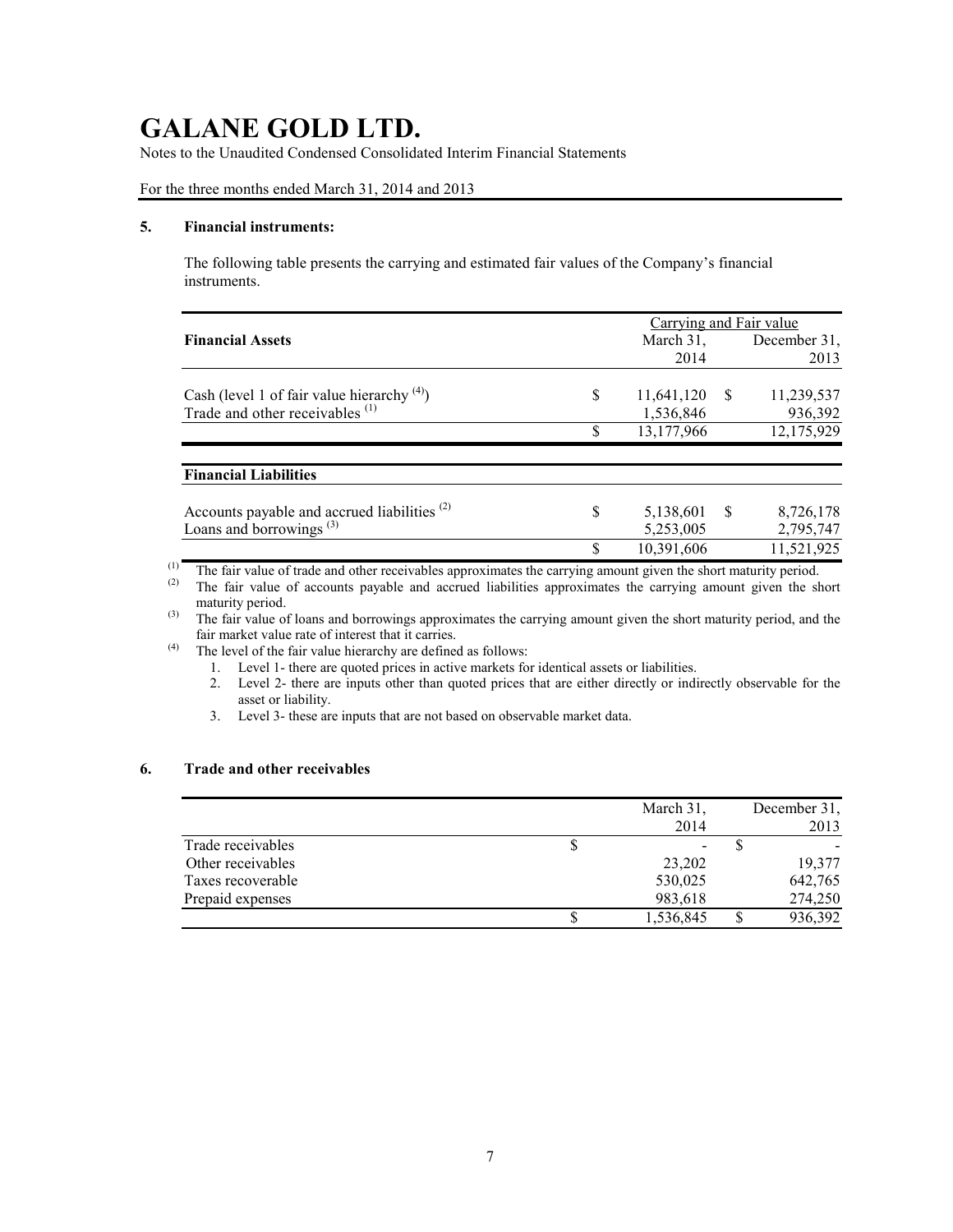Notes to the Unaudited Condensed Consolidated Interim Financial Statements

For the three months ended March 31, 2014 and 2013

### **7. Inventories**

The amount of inventories recognized as an expense during the period is included in mining costs in the condensed consolidated interim statement of earnings and comprehensive earnings. The carrying value at the end of the respective periods is:

|                 | March 31, |   | December 31, |
|-----------------|-----------|---|--------------|
|                 | 2014      |   | 2013         |
| Gold in process | 1,157,062 | S | 1,705,666    |
| Supplies        | 2,876,449 |   | 3,532,943    |
|                 | 4,033,511 |   | 5,238,609    |
|                 |           |   |              |
| Ore Stockpiles  | 6,494,534 |   | 6,890,781    |

## **8. Mining assets**

The continuity of mining assets for the three months ended March 31, 2014 is as follows:

|                                                                                                               | Construction<br>in Progress |    | Mining and<br>Exploration<br>Properties |    | Plant and<br>Equipment       | Total                           |
|---------------------------------------------------------------------------------------------------------------|-----------------------------|----|-----------------------------------------|----|------------------------------|---------------------------------|
| Cost at December 31,<br>2013<br>Additions:                                                                    | \$<br>264,153               | \$ | 49,573,348                              | \$ | 5,693,273                    | \$<br>55,530,774                |
| Additions in the period                                                                                       | 717,678                     |    | 2,039,343                               |    | 93,745                       | 2,850,766                       |
| Cost at March 31, 2014                                                                                        | \$<br>981,831               | \$ | 51,612,691                              | S. | 5,787,018                    | \$<br>58,381,540                |
| Accumulated depreciation<br>and amortization at<br>December 31, 2013<br>Amortization charge for<br>the period | \$                          | S  | (34,778,355)<br>(486, 447)              |    | \$ (3,827,760)<br>(668, 344) | $$$ (38,606,115)<br>(1,154,791) |
| Accumulated depreciation<br>and amortization at March<br>31, 2014                                             | \$                          | \$ | (35,264,802)                            |    | \$(4,496,104)                | \$ (39,760,906)                 |
| Net book value, March 31,<br>2014                                                                             | \$<br>981,831               | S  | 16,347,889                              | \$ | 1,290,914                    | \$<br>18,620,634                |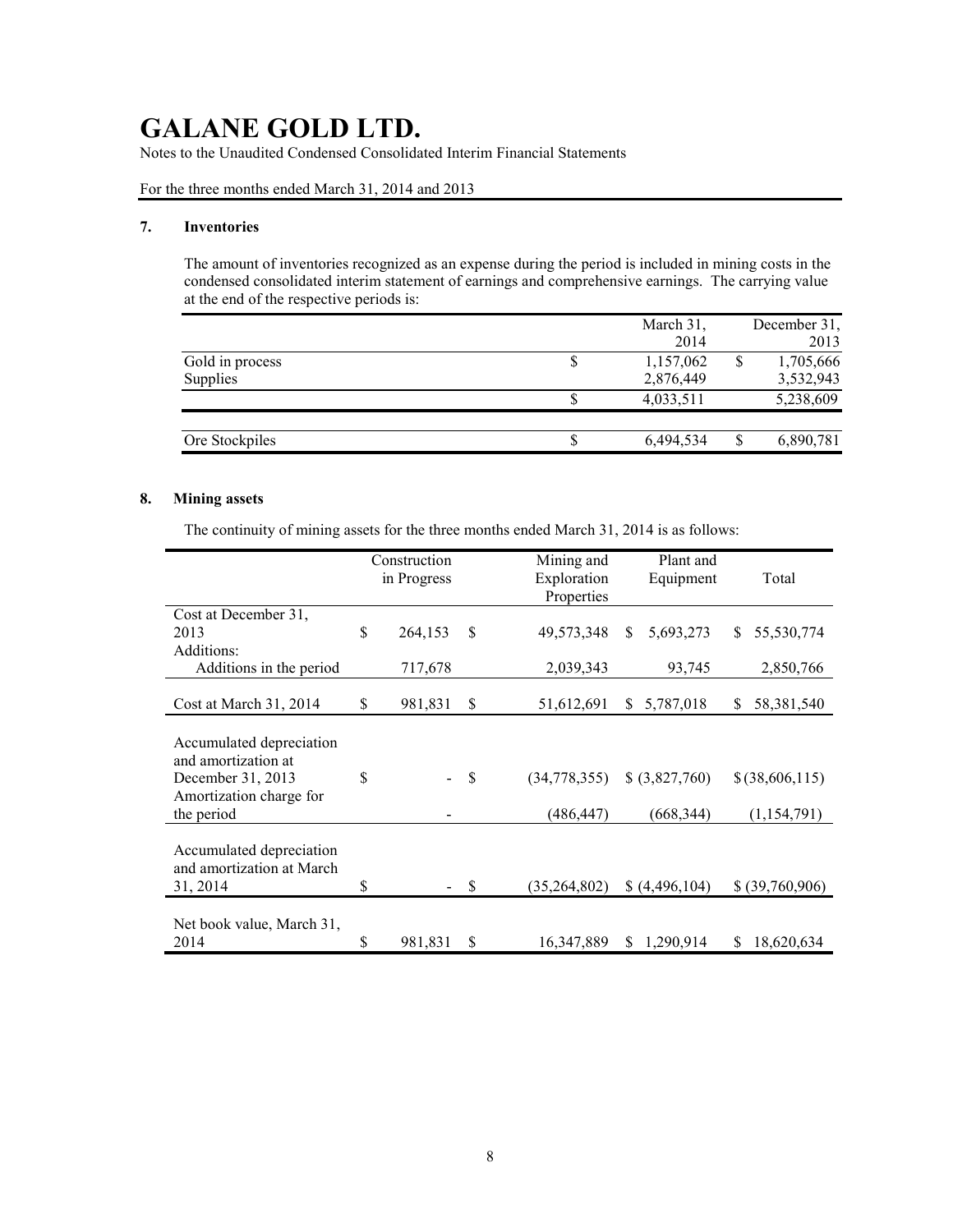Notes to the Unaudited Condensed Consolidated Interim Financial Statements

For the three months ended March 31, 2014 and 2013

### **9. Restoration and rehabilitation provision**

|                                  | Restoration and rehabilitation provision |           |  |  |  |  |
|----------------------------------|------------------------------------------|-----------|--|--|--|--|
| At December 31, 2013             |                                          | 3,117,685 |  |  |  |  |
| Accretion during the three month |                                          |           |  |  |  |  |
| period ended March 31, 2014      |                                          | 78.594    |  |  |  |  |
| At March 31, 2014                |                                          | 3,196,279 |  |  |  |  |

### **10. Trade accounts payable and accrued liabilities:**

|                        | March 31. | December 31. |
|------------------------|-----------|--------------|
|                        | 2014      | 2013         |
| Trade accounts payable | 3,946,896 | 7,622,530    |
| Accrued liabilities    | 1,191,705 | 1,103,648    |
|                        | 5,138,601 | 8,726,178    |

Trade accounts payable and accrued liabilities are non-interest bearing and are normally settled on 30 day terms after date of receipt of invoice.

### **11. Interest-bearing loans and borrowings:**

|                                 |    | March 31,<br>2014 |               | December 31,<br>2013 |
|---------------------------------|----|-------------------|---------------|----------------------|
| Current                         |    |                   |               |                      |
| Unsecured note $(1)$            | \$ | 2,533,333         | <sup>\$</sup> | 1,266,667            |
| Capital lease obligation $(2)$  |    | 96,608            |               | 97,019               |
|                                 | S  | 2,629,941         | S             | 1,363,686            |
| Non-Current                     |    |                   |               |                      |
| Unsecured note <sup>(1)</sup>   | S  |                   | <sup>S</sup>  | 1,266,666            |
| Mining Royalties <sup>(3)</sup> |    | 2,489,243         |               |                      |
| Capital lease obligation $(2)$  |    | 133,821           |               | 165,395              |
|                                 | S  | 2,623,064         |               | 1,432,061            |

(1) The Company issued an unsecured note to IAMGOLD Corporation ("IAMGOLD") as part of the consideration paid for the purchase of the shares of Gallery Gold Pty Ltd. on August 30, 2011. The terms of the unsecured note were amended on July 18, 2013 to extend the repayment period by 12 months. Details are as follows:

- $\bullet$  Initial principal amount \$3,800,000
- Interest rate fixed rate of 6% per annum, payable on principal repayment dates
- Principal repayment \$1,266,667 on August 30, 2014 and February 28, 2015
- <sup>(2)</sup> The Company acquired seven vehicles for use at the mine for total cost of \$364,348 and financed the purchase through capital lease obligations. The capital leases are for a term of 36 months, at a fixed interest rate of 9%, with monthly payments of \$9,456 per month principal and interest and a final payment of \$98,296.

 $<sup>(3)</sup>$  The Government of Botswana has agreed to the deferral of royalties payable on the sale of gold under the following terms:</sup>

- Royalties due to February 2015 to be deferred.
- Repayment of royalties due to February 2015 to commence in June 2015 over 13 months
- Interest to be charged from July 1, 2015 at Bank of Botswana commercial bank prime lending rate plus 5%.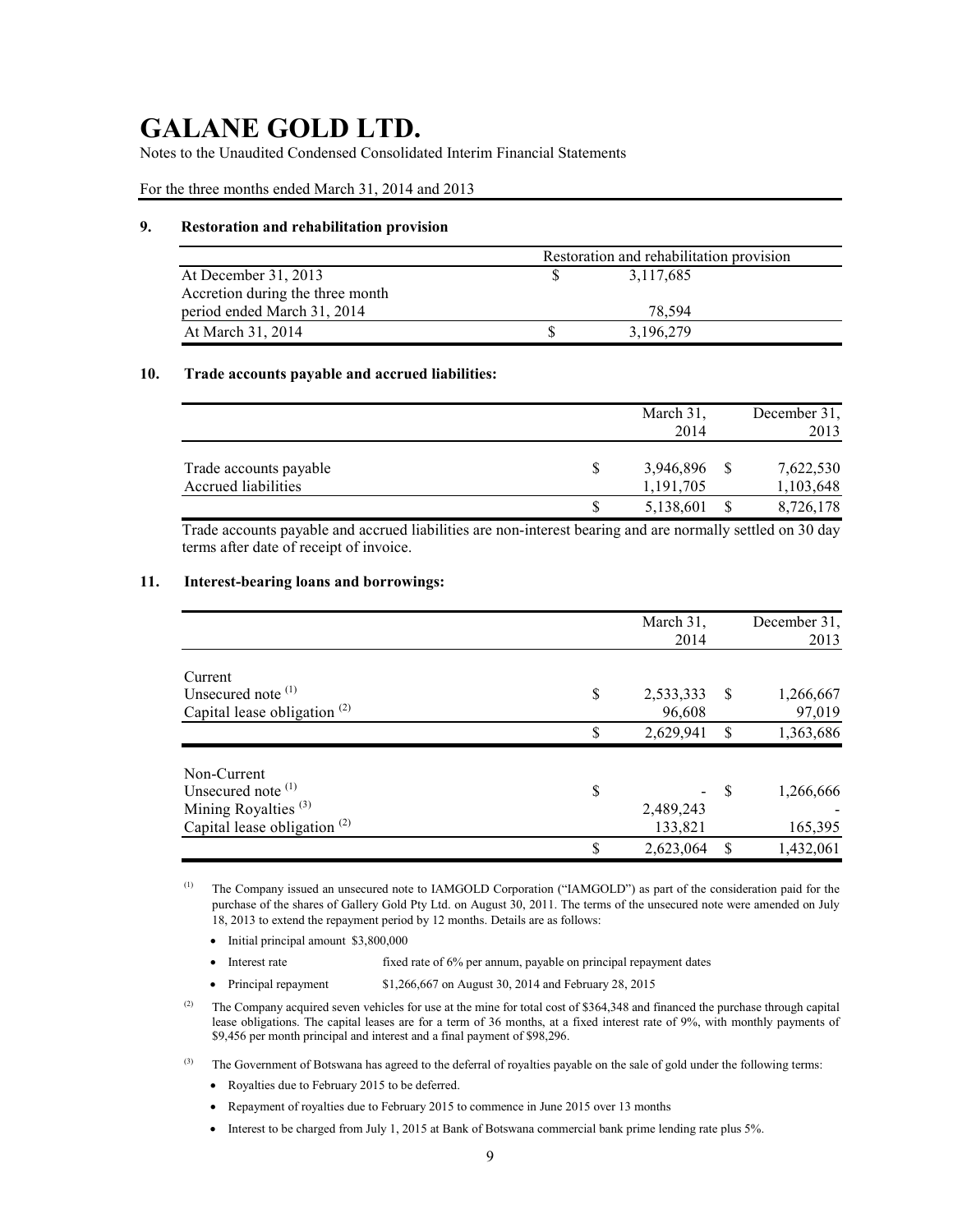Notes to the Unaudited Condensed Consolidated Interim Financial Statements

For the three months ended March 31, 2014 and 2013

## **12. Income and Mining Taxes:**

The Company estimates the effective tax rate expected to be applicable for the full fiscal year and uses that rate to provide for income taxes in interim reporting periods. The Company also recognizes the tax impact on certain discrete (unusual or infrequently occurring) items, including changes in judgment concerning the probable realization of losses and effects of changes in tax laws or rates, in the interim period in which they occur.

As a result of the effect of utilization of loss carry forwards available to the Company, the Company reported no income tax expense for the three months ended March 31, 2014 (three months ended March 31, 2013 - \$nil). The effective income tax rates vary from the combined Canadian federal and provincial statutory income tax rate of 26.50% for the three months ended March 31, 2014 (three months ended March 31, 2013 – 26.50%) due to the geographical distribution of earnings, which are subject to different tax rates, fluctuations in exchange rates and other non deductible expenses.

## **13. Share Capital**

## **(a) Authorized share capital:**

As at March 31, 2014, the authorized share capital of the Company consisted of an unlimited number of common shares. All issued shares are fully paid.

## **(b) Issued share capital:**

During the three month period ended March 31, 2014 no share capital was issued.

During the three month period ended March 31, 2013 the Company issued an aggregate of 2,500,000 common shares to the Chairman and the former CEO of the Company pursuant to the terms of performance share agreements dated August 30, 2011. The associated compensation amount was recognized in 2012.

## **(c) Stock Options:**

The Company has a stock option plan whereby options may be granted to directors, officers, employees and consultants. As at March 31, 2014, a maximum of 5,266,062 options to purchase common shares were issuable under the Company's stock option plan, of which 1,231,062 remained available for issuance.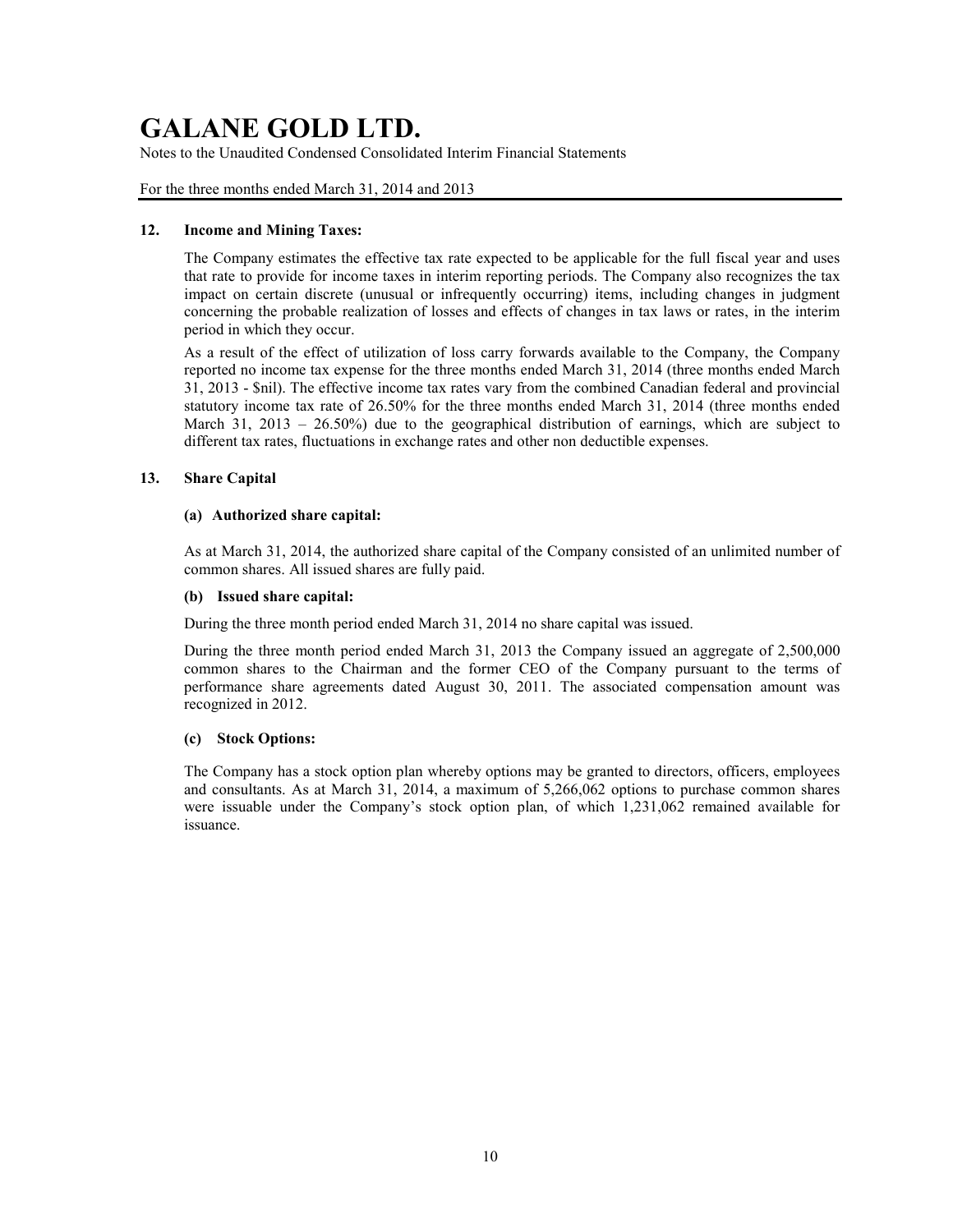Notes to the Unaudited Condensed Consolidated Interim Financial Statements

For the three months ended March 31, 2014 and 2013

### **13**. **Share Capital (continued)**

### **(d) Earnings (loss) per share:**

The calculation of earnings (loss) per share is based on the following data:

|                                                              |    | March 31,<br>2014 | March 31, 2013 |             |  |
|--------------------------------------------------------------|----|-------------------|----------------|-------------|--|
| (Loss) Earnings                                              |    | 2,121,055         |                | (4,186,104) |  |
| Weighted average number of common shares outstanding for     |    |                   |                |             |  |
| purposes of basic earnings per share                         |    | 51,285,622        |                | 50,881,745  |  |
| Dilutive options                                             |    | 243,284           |                |             |  |
| Weighted average number of common shares outstanding for the |    |                   |                |             |  |
| purpose of diluted earnings per share                        |    | 51,528,906        |                | 50,881,745  |  |
| Earnings per share                                           |    |                   |                |             |  |
| <b>Basic</b>                                                 | S  | 0.041             | \$.            | (0.082)     |  |
| Diluted                                                      | \$ | 0.041             |                | (0.082)     |  |

Basic earnings (loss) per share are computed by dividing the earnings (loss) by the weighted average number of common shares outstanding during the period. Diluted earnings per share reflects the potential dilution of outstanding warrants and stock options in the weighted average number of common shares outstanding during the period, if dilutive. For Q1 2013, all instruments were considered anti-dilutive due to the net loss in the period.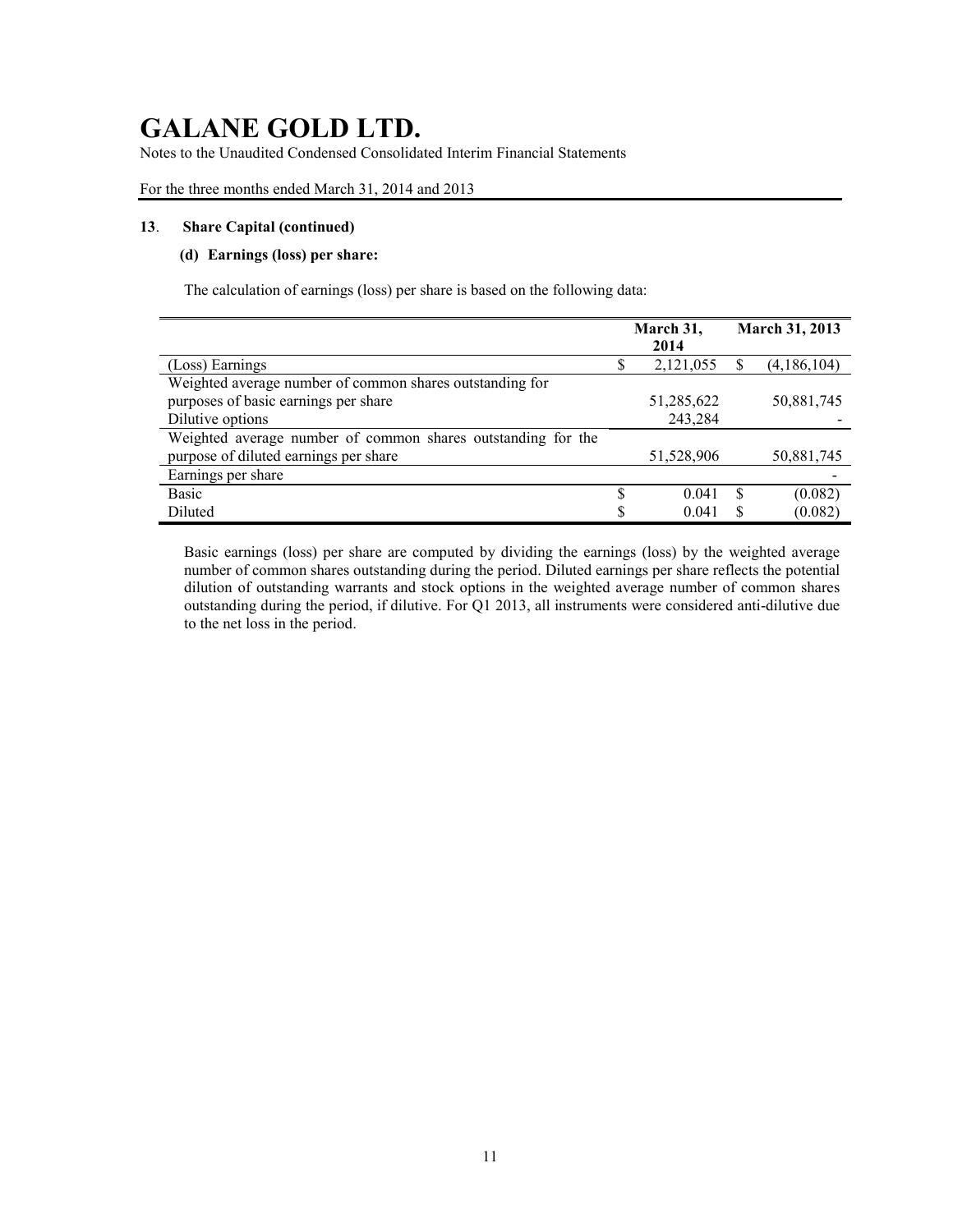Notes to the Unaudited Condensed Consolidated Interim Financial Statements

For the three months ended March 31, 2014 and 2013

## **14. Breakdown of earnings and comprehensive earnings items:**

The following is a breakdown of certain items in the Condensed Consolidated Interim Statement of Earnings and Comprehensive Earnings:

## **(a) Mining costs**

|                               | Three month<br>period ended<br>March 31,<br>2014 | Three month<br>period ended<br>March 31,<br>2013 |
|-------------------------------|--------------------------------------------------|--------------------------------------------------|
| Mining and production         | 7,562,356                                        | 11,530,019                                       |
| Administrative                | 1,142,549                                        | 1,476,162                                        |
| Total costs                   | 8,704,905                                        | 13,006,181                                       |
| Depreciation and amortization | 1,154,791                                        | 3,723,241                                        |
|                               | 9,859,696                                        | 16,279,422                                       |

## **(b) Corporate general and administration**

|                            | 2014    | 2013    |
|----------------------------|---------|---------|
| On-going professional fees | 101.227 | 120,869 |
| Corporate administration   | 339,864 | 439.044 |
| Share-based compensation   | 27.336  | 39.959  |
|                            | 468,427 | 599.872 |

### **(c) Financing costs**

|                                                               | 2014 |         | 2013 |            |
|---------------------------------------------------------------|------|---------|------|------------|
| Interest on long term debt                                    |      | 36.259  |      | 50.190     |
| Decrease in value of warrants denominated in foreign currency |      |         |      | (984, 402) |
| Accretion on restoration and rehabilitation provision         |      | 78.594  |      | 140.693    |
|                                                               |      | 114.853 |      | (793, 519) |

### **(d) Other expenses**

|                                      | 2014    | 2013     |
|--------------------------------------|---------|----------|
| Other income                         | $\sim$  | (8.048)  |
| (Gain)/Loss on disposal of equipment |         | (17,667) |
| Staff retrenchment costs             |         | 473,274  |
| Other Expenses                       | 3.947   | 61.765   |
|                                      | 3 9 4 7 | 509,324  |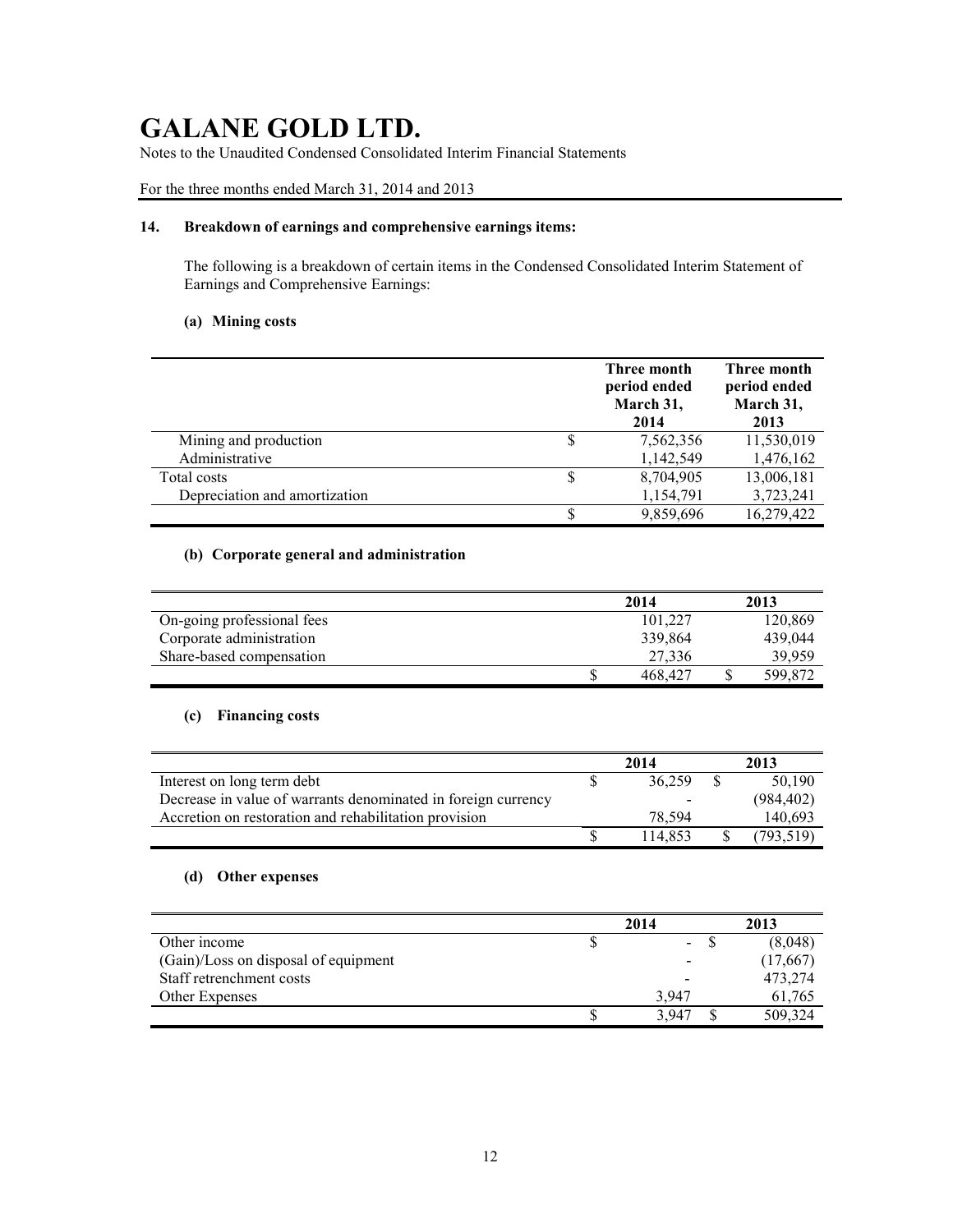Notes to the Unaudited Condensed Consolidated Interim Financial Statements

For the three months ended March 31, 2014 and 2013

### **15. Commitments and Contingencies**

### **(a) Royalty expenses**

Production from the Company's Mupane operation is subject to third party royalties (included in mining costs) of 5% of revenues based on market prices at the date of shipment. For the three month period ended March 31, 2014, the Company accrued \$623,514 in royalties (March 31, 2013 – paid \$614,434).

### **(b) Operating contractual obligations**

The Company has operating lease obligations which relate to obligations in 2014 for land operating lease agreements as follows:

| $\bullet$ | Incurred during the three month period ended March 31, |             |
|-----------|--------------------------------------------------------|-------------|
|           | 2014                                                   | \$93.617    |
|           | • To be incurred in the remainder of $2014$            | \$260.310   |
|           | • To be incurred $2015-2018$                           | \$1,290,060 |

## **(c) Claims**

The Company is subject to two known employment-related litigation actions, and management with the assistance of outside legal advisors has assessed the potential outcome of the litigation. At this time it has been determined that any potential payment will not be material.

The Company is also subject to the possibility of revised tax assessments for some years. The Company does not believe that, should unfavourable decisions arise from any review of its tax filings, that any amount it might be required to pay will be material. No amounts have been provided for in the Financial Statements.

#### **16. Segmented information**

The Company operates in one reportable segment, being the exploration, development and operation of gold mining properties. All of the Company's equipment and mining assets are located in the Republic of Botswana and all revenues of the Company are earned in the Republic of Botswana. A breakdown of the total assets by geographic segment is as follows:

|                          |   | Canada<br><b>Botswana</b> |  | Total                      |                            |
|--------------------------|---|---------------------------|--|----------------------------|----------------------------|
| Cash<br>All other assets | S | 9.807<br>95.108           |  | \$11,631,313<br>30,590,416 | \$11,641,120<br>30,685,524 |
| Balance, March 31, 2013  |   | 104.915                   |  | \$42,221,729               | \$42,326,644               |